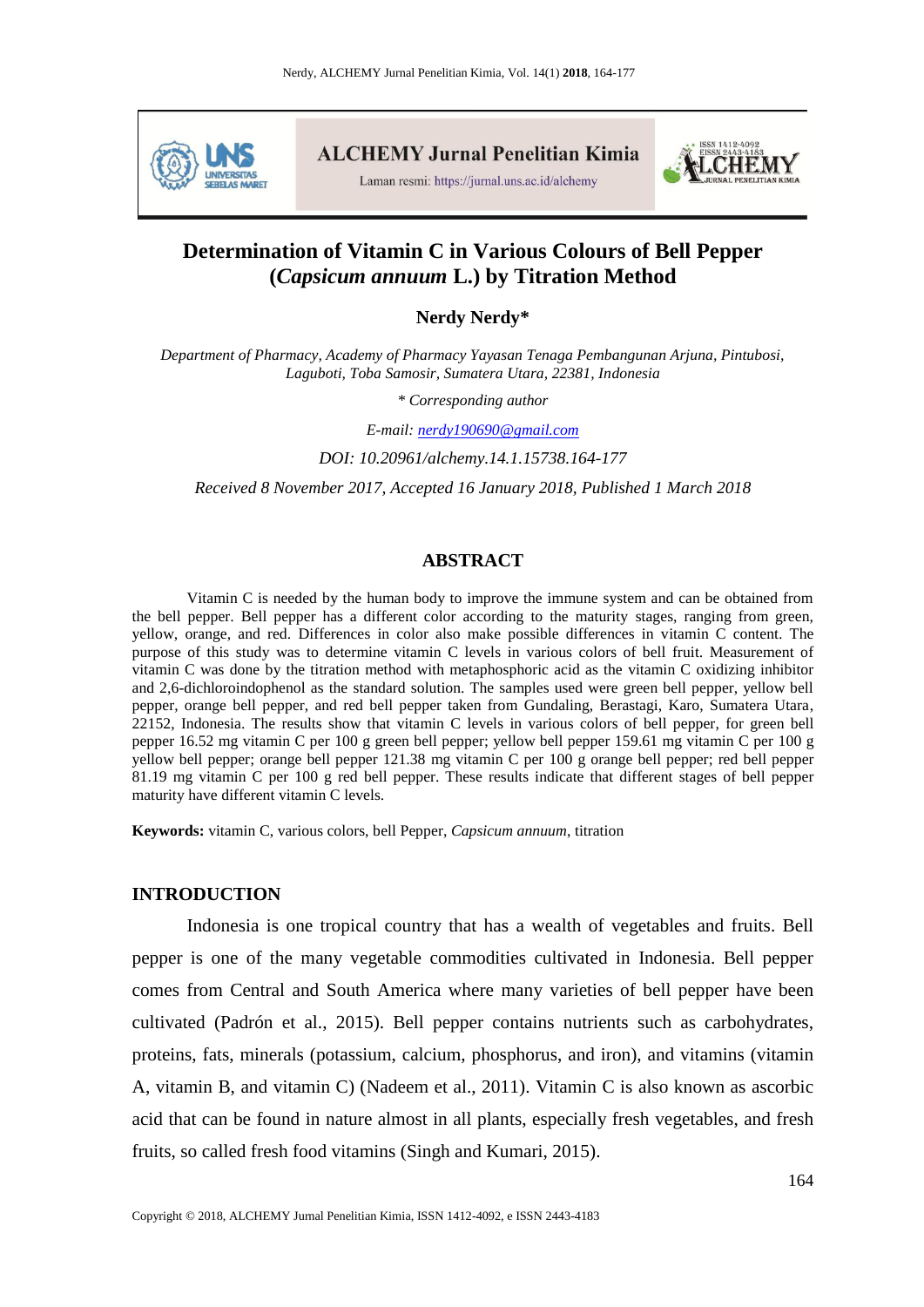Vitamin C is known as an important compound in the body, such as collagen production, fat carrier, cholesterol regulator, and immune boosters (Pacier and Martirosyan, 2015). Bell pepper is one of the vegetables rich in vitamin C. Vitamin C different levels may be due to varieties, growth conditions (temperature, soil, fertilizer), harvesting, post-harvest (storage, and processing) and maturity stages (Lee and Kader, 2000; Njoku et al., 2011). Figure 1 shows various colors of bell pepper, depending on its maturity stages.



Figure 1. Various colors of bell pepper, depending on its maturity stages

There are several methods in determining vitamin C levels, namely: iodimetry titration method (Bekele and Geleta, 2015; Tareen et al., 2015), 2,6-dichloroindophenol titration method (Shrestha et al., 2016), voltammetry method (Pisoschi et al., 2008; Pisoschi et al., 2011), spectrophotometer method (Al Majidi and Al Quburi, 2016), and chromatography method (Gazdik et al., 2008; Trani et al., 2012). Spectrophotometric methods and chromatographic methods require an instrument in the measurement of vitamin C. The simplest and fastest method for vitamin C analysis is the titration method which can also give similar analytical results to spectrophotometric method and chromatography method (Ullah et al., 2012).

Foodstuffs were complex matrix that contains many reducing agents other than vitamin C. The iodimetry titration method uses an iodine solution as the standard solution and not effective for measuring vitamin C levels in foodstuffs, because iodine not selective to vitamin C and oxidize all reducing agents besides of vitamin C. The 2,6 dichloroindophenol titration method use 2,6-dichloroindophenol solution as the standard solution and most widely used for determining vitamin C levels in foodstuffs, because 2,6 dichloroindophenol selective to vitamin C (only oxidize vitamin C) and not oxidize others reducing agents (Tantray et al., 2017).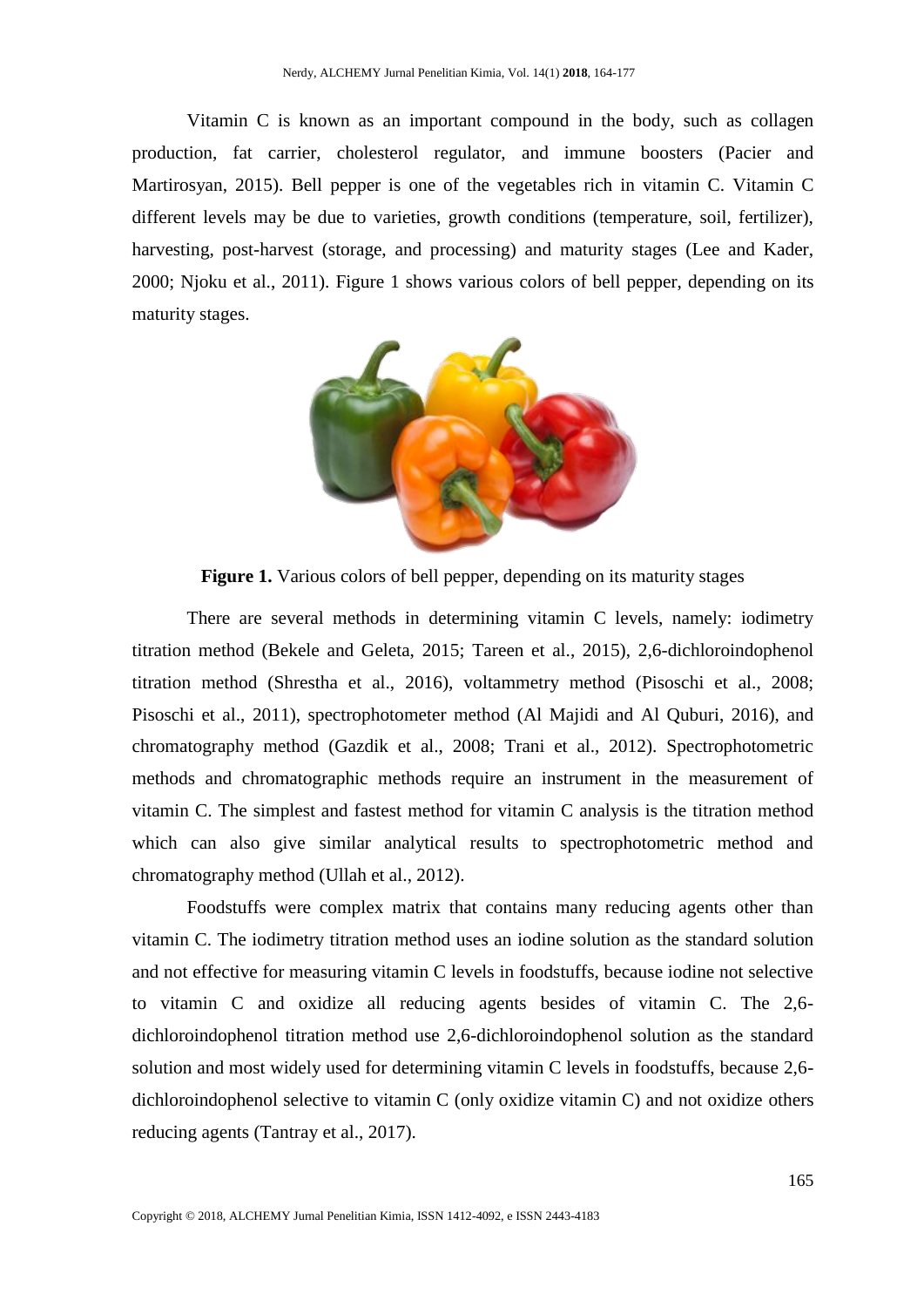The different maturity stages will affect the vitamin C content contained in fruits and vegetables (Moneruzzaman et al., 2008). Bell pepper has a different color according to the stages of maturity, ranging from green, yellow, orange, and red (green indicates immature, yellow and orange indicate half mature, and red indicates mature). Determination of vitamin C in various colors of bell pepper growth in Indonesia by 2,6 dichloroindophenol titration method has not been reported previously. The reaction between vitamin C with 2,6-dichloroindophenol can be seen in Figure 2.



**Figure 2.** Reaction between vitamin C with 2,6-dichloroindophenol

The authors are interested to determine the levels of vitamin C from bell pepper different colors according to the stages of maturity, wherein this research, the researcher used four different samples: green bell pepper, yellow bell pepper, orange bell pepper, and red bell pepper. The method of determining vitamin C levels used in this study was done by the titration method using 2,6-dichloroindophenol as the standard solution and metaphosphoric acid as the vitamin C oxidizing inhibitor (Najwa and Azrina, 2017). The objectives of this research are to know the difference of vitamin C levels contains in green bell pepper, yellow bell pepper, orange bell pepper, and red bell pepper red.

### **METHODS**

This research is descriptive research. This study aims to determine the vitamin C levels in various colors of bell pepper, depending on the maturity stages of bell pepper. The sample used in this study is the bell pepper growth in Gundaling, Berastagi, Karo, Sumatera Utara, 22152, Indonesia. Average Altitude 1,375 meters above sea level, Temperature 16 °C to 26 °C, Relative Humidity 60% to 100%, Rainfall 2100 mm to 3200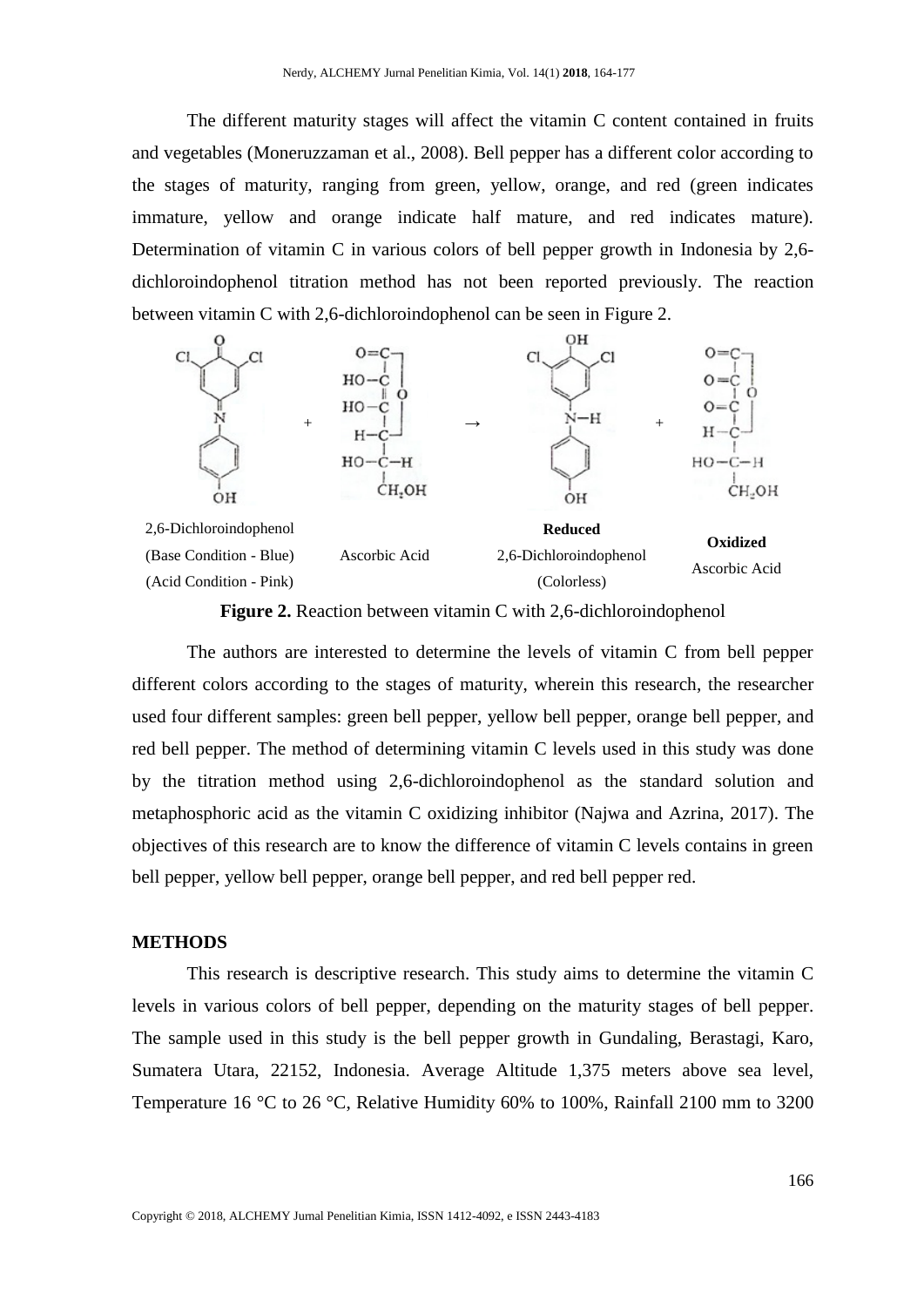mm, Soil pH 5 to 6, Atmospheric Pressure 1009 HPa to 1015 HPa, Wind Speed 4 KM/h to 11 KM/h.

Materials used in this research are 2,6-dichloroindophenol (Merck), methanol (Merck), metaphosphoric acid (Merck), sodium bicarbonate (Merck), vitamin C (Merck), and distilled water (Brataco). Tools used in this research are analytical balance (Shimadzu), blender (Philips), volume pipette 5 mL, 10 mL (Iwaki), measuring pipette 5 mL, 10 mL (Iwaki), burette 10 mL, 25 mL, 50 mL (Iwaki), erlenmeyer 25 mL, 50 mL (Iwaki), beaker glass 50 mL, 100 mL (Iwaki), volumetric flask 50 mL, 100 mL (Iwaki), measuring glass 5 mL, 10 mL, 25 mL, 50 mL (Iwaki), statif and clamp, dropping pipette, and funnel.

# **Preparation of Sodium Bicarbonate Solution 0.84% ( m /v)**

0.84 g of sodium bicarbonate was weighed, put into a 100 mL volumetric flask, added 50 mL of distilled water, shaken until dissolved, added distilled water to the marking line, and homogenized the mixture.

# **Preparation of Metaphosphoric Acid Solution 3% ( m /v)**

3 g of metaphosphoric acid was weighed, put into a 100 mL volumetric flask, added 50 mL of distilled water, shaken until dissolved, added distilled water to the marking line, and homogenized the mixture.

# **Preparation of 2,6-Dichloroindophenol Solution 0.025% ( m /v)**

25 mg 2,6-dichloroindophenol was weighed, put into a 100 mL volumetric flask, added 25 mL of sodium bicarbonate solution  $0.84\%$  ( $\text{mass}_{\text{volume}}$ ), shaken until dissolved, added distilled water to the marking line, and homogenized the mixture.

#### **Determination of Equality of Vitamin C to 2,6-Dichloroindophenol Solution**

50 mg of vitamin C was weighed, put into a 100 mL volumetric flask, added 50 mL of metaphosphoric acid solution, shaken until dissolved, added the metaphosphoric acid solution to the marking line, and homogenized the mixture. 10 mL of vitamin C solution was pipetted, put into erlenmeyer, added 5 mL metaphosphoric acid solution, titrated with the 2,6-dichloroindophenol solution until the steady pink color. Performed titration of the sample as much as 6 times replications and done a blank titration. According to Hussain et al (2016), the equality was calculated by the formula (equation 1):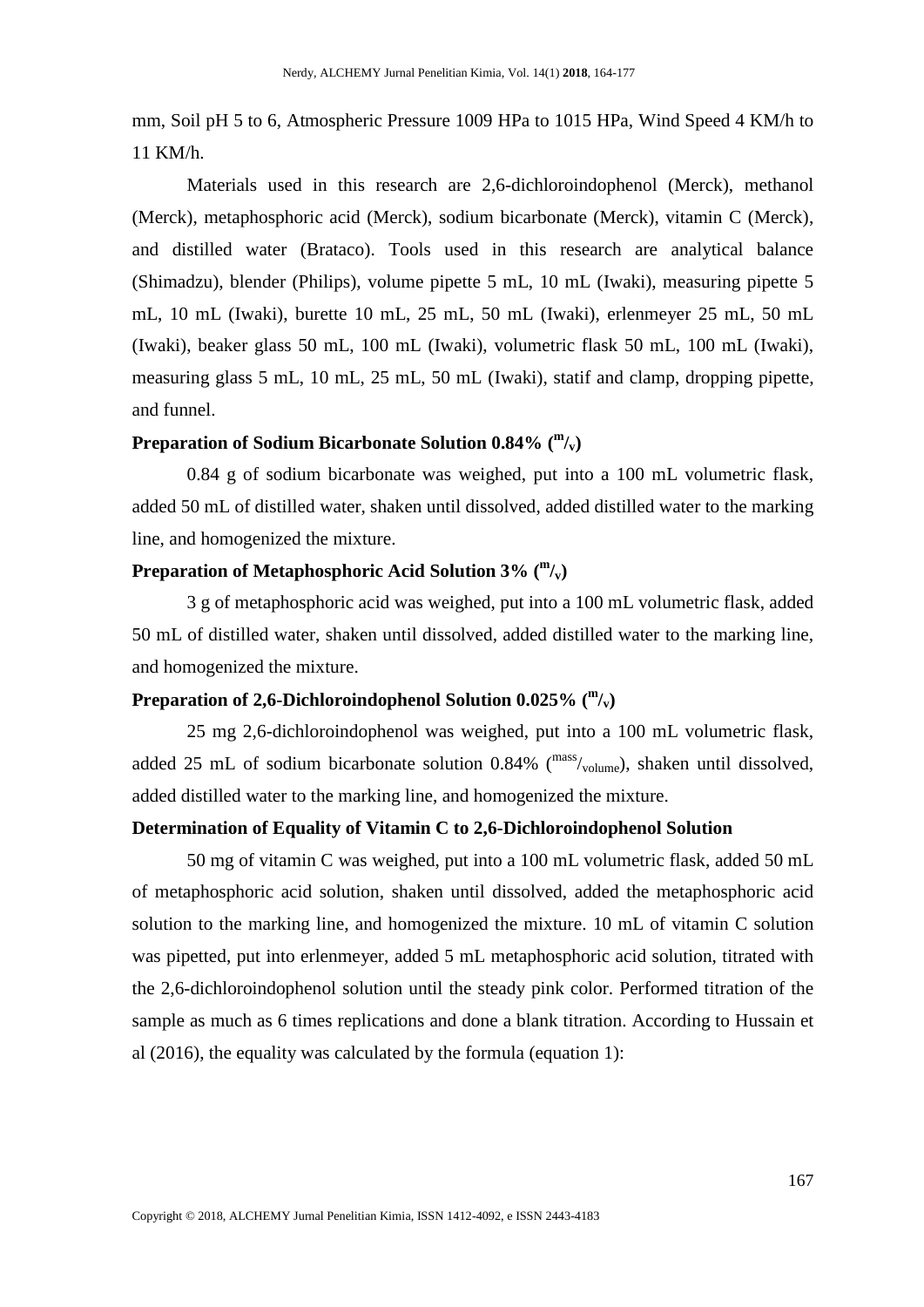$$
E = \frac{v_A \times w_{VC} \times p_{VC}}{v_{VP} \times (v_{VCT} - v_{BT})}
$$
(1)

Explanation:

 $E$  = equality (mg/mL)

 $V_A$  = volume of aliquot (mL)

 $W_{VC}$  = weight of vitamin C (mg)

 $P_{VC}$  = purity of vitamin C (%)

 $V_{VF}$  = volume of volumetric flask (mL)

 $V_{VCT}$  = volume of vitamin C titration (mL)

 $V_{BT}$  = volume of blank titration (mL)

### **Determination of Vitamin C Levels in Bell Pepper**

Samples consisting of green bell pepper, yellow bell pepper, orange bell pepper, and red bell pepper were washed, carefully weighed 200 g of each sample, and blended until smooth. 20 g of blended sample was weighed, put into a 100 mL volumetric flask, added 50 mL of metaphosphoric acid solution, mixed well, and added the metaphosphoric acid solution to the marking line, and homogenized the mixture. 10 mL of sample mixture was pipetted, put into erlenmeyer, added 5 mL metaphosphoric acid solution, titrated with the 2,6-dichloroindophenol solution until the steady pink color. Performed titration of the sample as much as 6 times replications and done a blank titration. According to Horwitz (2003), vitamin C levels were calculated by the formula (equation 2):

$$
L = \frac{(v_{ST} - v_{BT}) \times E \times v_{VF} \times 100}{v_A \times w_S} \tag{2}
$$

Explanation:

| L            | $=$ levels of vitamin C (mg/100 g)  |
|--------------|-------------------------------------|
| $V_{ST}$     | $=$ volume of sample titration (mL) |
| $V_{\rm BT}$ | $=$ volume of blank titration (mL)  |
| E            | $=$ equality (mg/mL)                |
| $V_{VF}$     | $=$ volume of volumetric flask (mL) |

 $V_A$  = volume of aliquot (mL)

 $W_S$  = weight of sample (g)

#### **Accuracy Test and Precision Test for 2,6-Dichloroindophenol Titration Method**

To prove that vitamin C in various colors of bell pepper determined by the titration method has been valid, validation of 2,6-dichloroindophenol titration method with accuracy and precision parameters was performed. Accuracy is done by the standard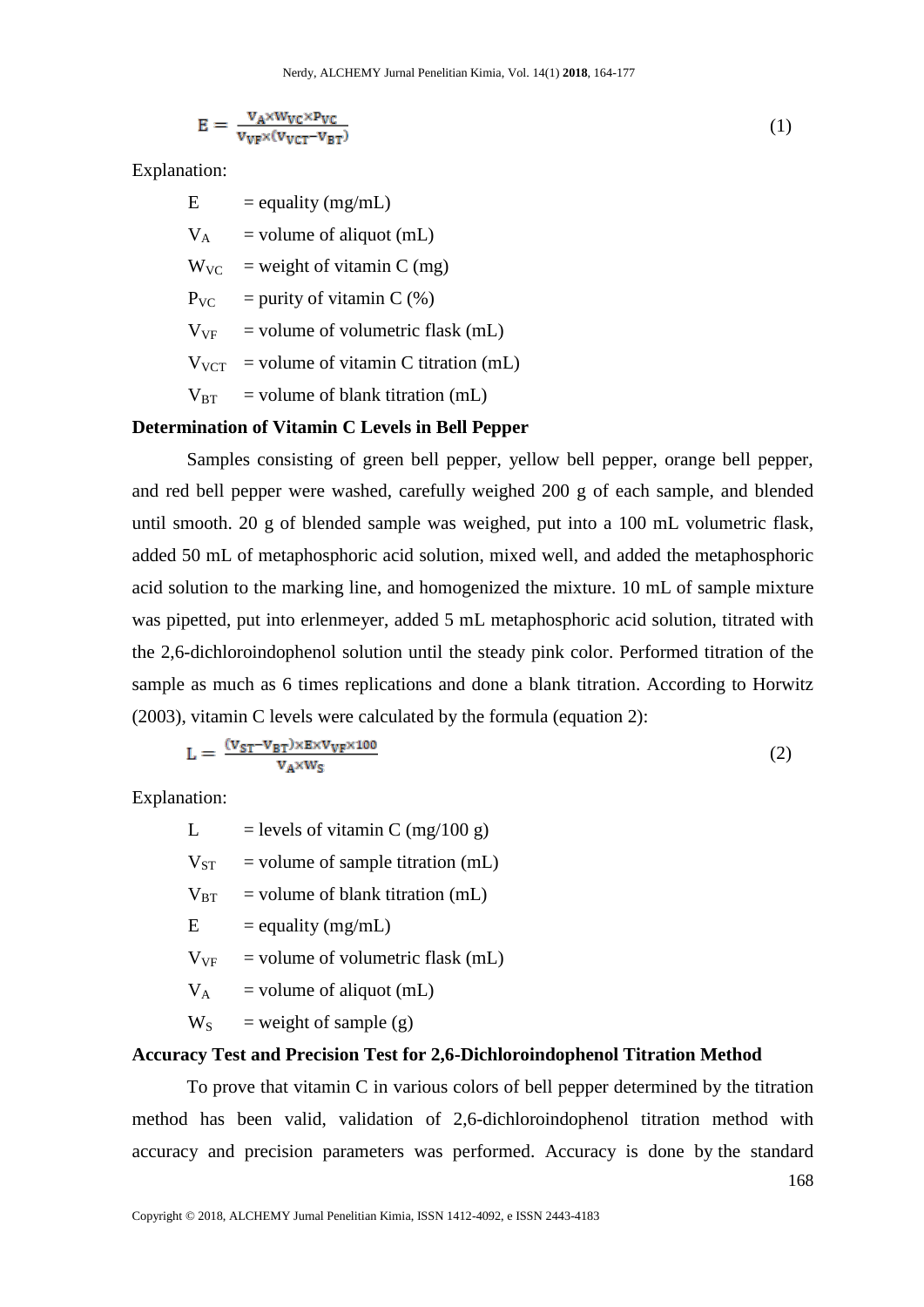addition method. Vitamin C is added in the range of 50%, 100%, and 150% of the vitamin C content contained in each sample. Performed titration of the sample as much as 6 times replications and done a blank titration. According to Harmita (2004), the recovery percentage was calculated by the formula (equation 3)

$$
R = \frac{A - B}{C} \tag{3}
$$

Explanation:

 $R =$  recovery percentage  $(\%)$ 

- A  $=$  vitamin C levels after the addition of standard vitamin C (mg)
- $B = vitamin C$  levels before the addition of standard vitamin  $C$  (mg)

 $C = vitamin C$  levels added (mg)

### **DISCUSSIONS**

# **Determination of Equality of Vitamin C to 2,6-Dichloroindophenol Solution**

The initial stage of the study begins with the determination of equivalence of vitamin C to the 2,6-dichloroindophenol solution as the standard solution. The equality (E) (mg/mL) was calculated based on weighing data and titration data. The results of the determination of equality of vitamin C to the 2,6-dichloroindophenol solution can be seen in Table 1.

**Table 1.** Results of the determination of equality of vitamin C to 2,6-dichloroindophenol solution

| <b>Number</b>  | $\mathbf{W}_{\mathbf{VC}}$ | $\rm V_{VCT}$ | $\mathbf{V_{BT}}$ |         |
|----------------|----------------------------|---------------|-------------------|---------|
|                | (mg)                       | $\bf (mL)$    | $({\bf mL})$      | (mg/mL) |
| ı.             | 50.4                       | 37.35         | 0.05              | 0.1351  |
| 2.             | 50.1                       | 37.15         | 0.05              | 0.1350  |
| 3.             | 50.6                       | 37.50         | 0.05              | 0.1350  |
|                | 151.1                      | 112.00        | 0.15              | 0.4051  |
| <b>Average</b> | 50.4                       | 37.33         | 0.05              | 0.1350  |

The scale of burette used in determination of equality of vitamin C to 2,6 dichloroindophenol solution was 50 mL. Determination of equality of vitamin C to 2,6 dichloroindophenol solution obtained results that 0.1350 mg of vitamin C is equivalent to 1 mL of 2,6-dichloroindophenol solution 0.025%  $\binom{m}{v}$ . This equality results similar to the theoretical equality value that  $0.1350$  mg of vitamin C  $(0.7666 \mu \text{mole})$  is equivalent to 1 mL of 2,6-dichloroindophenol solution  $0.025\%$  ( $\binom{m}{v}$ ) (0,7666 µmole).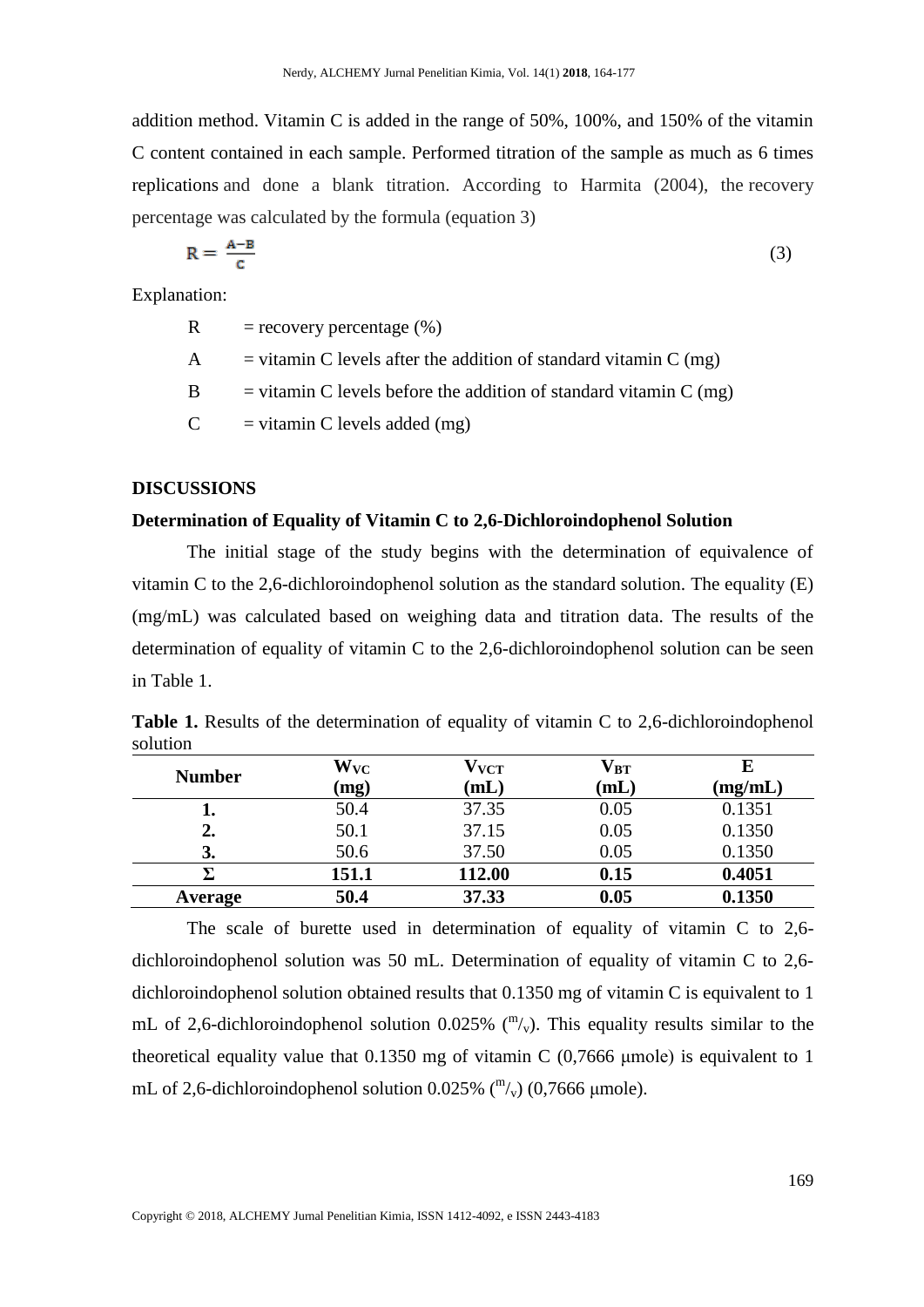#### **Determination of Vitamin C Levels in Bell Pepper**

Vitamin C titrations should be performed quickly because of many factors that lead to oxidation of vitamin C for example in sample preparation or grinding. The vitamin C oxidizing inhibitor used for the titration method with the 2,6-dichloroindophenol solution as the standard solution is metaphosphoric acid, acetic acid, trichloroacetic acid, and oxalic acid solutions to prevent oxidation of vitamin C contained in the sample before being oxidized by the 2,6-dichloroindophenol solution. The use of the above acids is also useful for reducing the oxidation of vitamin C by oxidative enzymes present in the plant tissue. The acidic atmosphere of the solution will give more accurate results than the neutral atmosphere or the alkaline atmosphere (Counsell and Hornig, 1981).

The principle of analysis of vitamin C content by 2,6-dichloroindophenol titration method is to determine the vitamin C levels based on 2,6-dichloroindophenol reduction reaction and vitamin C oxidation reaction in acid solution. Ascorbic acid reduces 2,6 dichloroindophenol to the colorless solution. The titration end point is marked by the change of color to pink under acidic conditions (Ruvini et al., 2017). Data of vitamin C levels in various colors of bell pepper can be seen in Table 2. Graph of vitamin C levels in various colors of bell pepper can be seen in Figure 3.

|                           | Vitamin C Levels in Various Colors of Bell Pepper<br>(mg/100 g) |                    |                    |                    |  |
|---------------------------|-----------------------------------------------------------------|--------------------|--------------------|--------------------|--|
| <b>Number</b>             | <b>Green</b>                                                    | Yellow             | Orange             | <b>Red</b>         |  |
|                           | <b>Bell Pepper</b>                                              | <b>Bell Pepper</b> | <b>Bell Pepper</b> | <b>Bell Pepper</b> |  |
|                           | 16.56                                                           | 159.92             | 121.83             | 81.33              |  |
| $\mathbf 2$               | 16.49                                                           | 158.99             | 121.05             | 81.02              |  |
| 3                         | 16.57                                                           | 160.33             | 120.66             | 80.88              |  |
| 4                         | 16.69                                                           | 159.66             | 121.31             | 81.77              |  |
| 5                         | 16.44                                                           | 159.12             | 121.98             | 81.47              |  |
| 6                         | 16.37                                                           | 159.64             | 121.45             | 80.67              |  |
| <b>Minimum</b>            | 16.37                                                           | 158.99             | 120.66             | 80.67              |  |
| <b>Maximum</b>            | 16.69                                                           | 160.33             | 121.98             | 81.77              |  |
| Average                   | 16.52                                                           | 159.61             | 121.38             | 81.19              |  |
| <b>Standard Deviation</b> | 0.11                                                            | 0.50               | 0.49               | 0.41               |  |

**Table 2.** Data of vitamin C levels in various colors of bell pepper

Previous research on tomato showed that immature tomato contains highest vitamin C level, half mature tomato contains lower vitamin C level than immature tomato, and mature tomato contains a higher vitamin C level than half mature tomato. In previous research, the vitamin C level in the tomato sample from immature to mature was decreased and then increased (Moneruzzaman et al., 2008). The novelty of this research was in the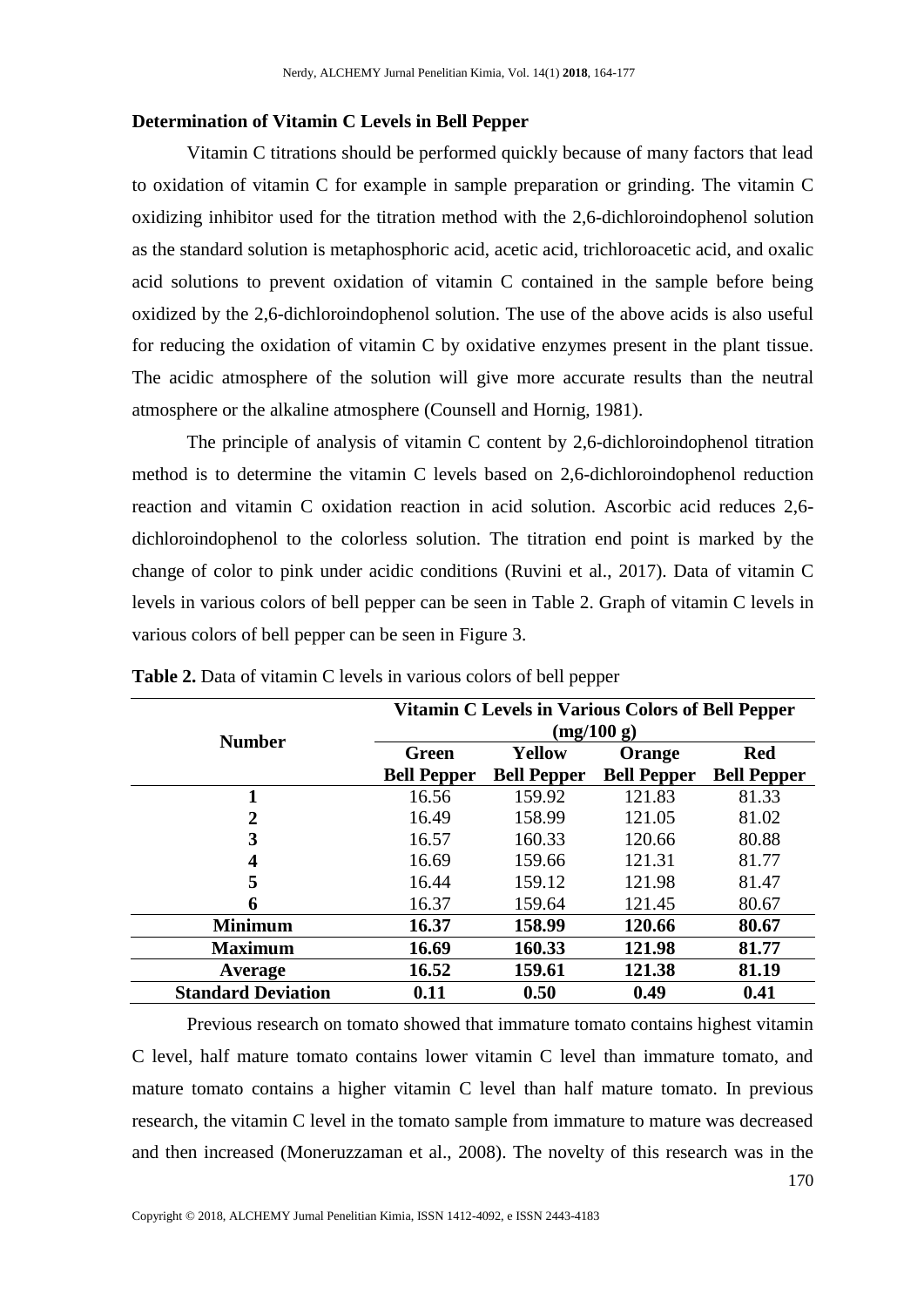bell pepper sample used in this research not been analyzed yet by the previous researcher. The vitamin C level in bell pepper has a different trend with the tomato sample, that immature bell pepper (green bell pepper) contains lowest vitamin C level, increased in yellow bell pepper, decreased in orange bell pepper, and decreased in red bell pepper.



Vitamin C Level in Various Colors of Bell Pepper

**Figure 3.** Graph of vitamin C levels in various colors of bell pepper

Determination of vitamin C levels in bell pepper results shows that the highest vitamin C content in yellow bell pepper and the lowest vitamin C content in a green bell pepper. Colors in fruits and vegetables are grouped into four major groups, namely: chlorophyll, anthocyanin, flavonoids, and carotenoids. The color change is also one of the most prominent changes in the fruit maturity process. The color change in the fruits is a synthesis process of a particular pigment and is one of the indicators of chemical change (Muhammad et al., 2014). The value of vitamin C levels is done by analysis of vitamin C level variance in green bell pepper, vitamin C level in yellow bell pepper, vitamin C level in orange bell pepper, vitamin C level in red bell pepper, and vitamin C level in bell pepper listed in the literature (160.00 mg per 100 g) to determine the significance of the difference in vitamin C levels in various colors of bell pepper compared to the vitamin C level in bell pepper shown in the literature (Mendoza et al., 2015). Data by analysis of variance of vitamin C levels in various colors of bell pepper can be seen in Table 3.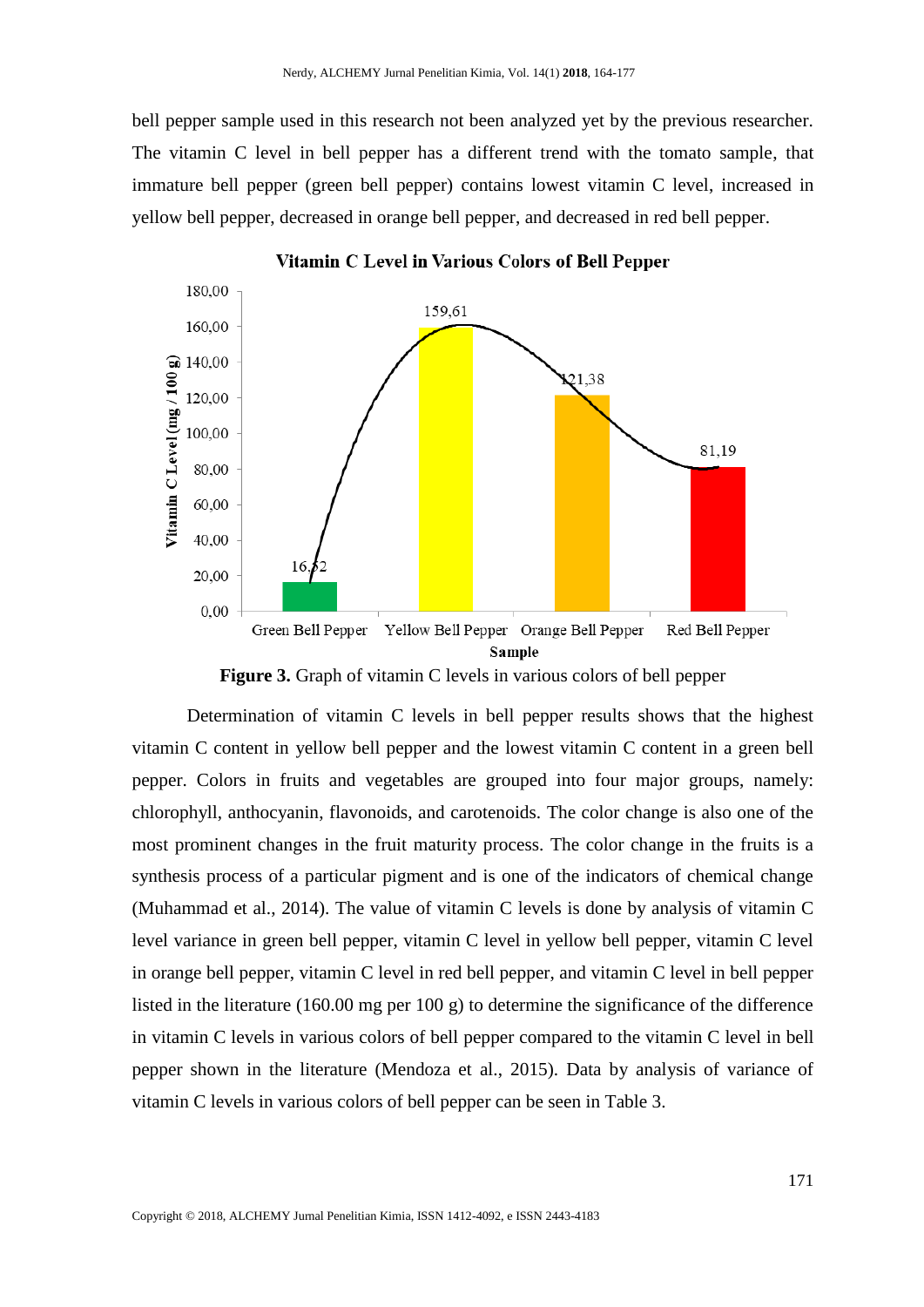|                                                                                            | Vitamin C Levels in Various Colors of Bell Paper |             |  |            |  |                     |
|--------------------------------------------------------------------------------------------|--------------------------------------------------|-------------|--|------------|--|---------------------|
| <b>Sample</b>                                                                              | (mg/100 g)                                       |             |  |            |  |                     |
|                                                                                            | <b>Subset 1</b>                                  | Subset 2    |  | Subset 3   |  | Subset 4            |
| <b>Green Bell Pepper</b>                                                                   | $16.52^{\rm A}$                                  |             |  |            |  |                     |
| <b>Red Bell Pepper</b>                                                                     |                                                  | $81.19^{B}$ |  |            |  |                     |
| <b>Orange Bell Pepper</b>                                                                  |                                                  |             |  | $121.38^C$ |  |                     |
| <b>Yellow Bell Pepper</b>                                                                  |                                                  |             |  |            |  | $159.61^D$          |
| Literature                                                                                 |                                                  |             |  |            |  | 160.00 <sup>D</sup> |
| $(A, B, C, and D)$ : Different letters among the groups indicate statistically significant |                                                  |             |  |            |  |                     |
| differences (P<0.05); Same letters among the groups indicate not statistically             |                                                  |             |  |            |  |                     |

significant differences (P>0.05)

**Table 3.** Data by analysis of variance of vitamin C levels in various colors of bell pepper

The data of the statistical test show that there are significant differences between different bell pepper colors. Vitamin C level in yellow bell pepper was not significantly different from the vitamin C level in the bell pepper stated in the literature. Vitamin C levels in green bell pepper, orange bell pepper, and red bell pepper were significantly different to the vitamin C level in the bell pepper listed in the literature. Vitamin C different levels may be due to varieties, growth conditions (climate and soil), harvesting conditions (time), post harvest conditions (storage and processing) and maturity stages (immature or mature) (Mateos et al., 2013; Zhigila et al., 2014).

After the harvest of fruits and vegetables, then a number of vitamins can be lost during the storage stage, depending on temperature, exposure to air and sun, and storage time. The higher the temperature, the longer exposed to air and sun, the longer it is stored, the more vitamin C is lost (Ibrahim, 2016). Changes in physical properties and chemical properties in fresh fruits and vegetables common during maturation are changes in colors and acid levels (Tosun et al., 2008). The longer the fruits and vegetables are stored in the open, the vitamin C levels will decrease as a result of the oxidation process. So that the titration process during testing should be done quickly to prevent the oxidation of vitamin C in order to provide more accurate results of vitamin C (Bieniasz et al., 2017). Factors that also affect the analysis of vitamin C by 2,6-dichloroindophenol titration method are varieties, temperature, light intensity, metal content, and ascorbate oxidase enzyme. The higher the temperature, the higher the intensity of light, the higher the metal content, and the higher the activity of the ascorbate oxidase enzyme in the analysis process the faster the vitamin C damage due to the rapid oxidation that interferes the determination of vitamin C levels (Lee and Kader, 2000; Njoku et al., 2011; Oyetade et al., 2012; Méndez and Arancibia, 2015; El Ishaq and Obirinakem, 2015).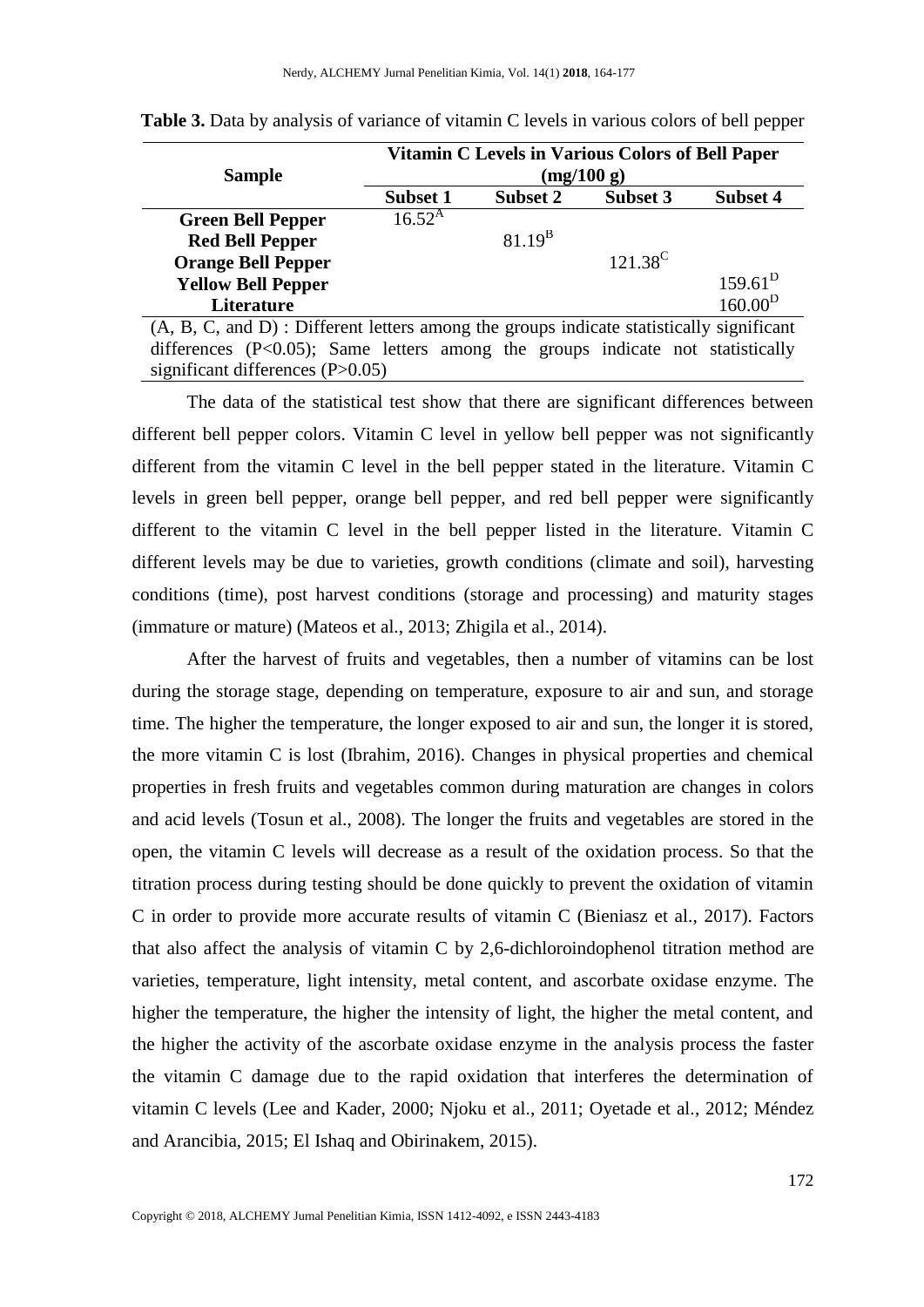The vitamin C level in green bell pepper obtained from our research was lower than the vitamin C level in green bell pepper obtained from previous research, that the vitamin C level in green bell pepper was 27,62 mg / 100 g green bell pepper (Patrick et al., 2016). This may be due to differences of plant varieties, and / or different soil condition, and/or different climatic condition (Djoković et al., 2011). The bell pepper sample used in this research has different climate condition with the bell pepper sample reported in previous research.

The bell pepper used as sample in this research was growth in Berastagi, Karo, Sumatera Utara, 22152, Indonesia, with Average Altitude 1,375 meters above sea level, Temperature 16 °C to 26 °C, Relative Humidity 60% to 100%, Rainfall 2100 mm to 3200 mm; while bell pepper used as sample in previous research was growth in Ugbokolo, Okpokwu, Benue State, 973, Nigeria, with Average Altitude 175 meters above sea level, Temperature 29 °C to 34 °C, Relative Humidity 40% to 100%, Rainfall 100 mm to 200 mm. The higher altitude of certain place will the cause decrease in temperature, increase in relative humidity, and an increase in rainfall. The higher rainfall will increase the soil moisture, increase water uptake by the plant, but decrease the chemical compound quality due to the high water content in the plant (Pessarakli, 2011). Differences in climatic condition may be one of the causes of differences in vitamin C levels between this research results to the previous research results. However, the differences may also due to another factor, such as: plant varieties and soil condition.

#### **Accuracy Test and Precision Test for 2,6-Dichloroindophenol Titration Method**

To prove that vitamin C in various colors of bell pepper determined by the titration method has been valid then validated the 2,6-dichloroindophenol titration method with accuracy parameter and precision parameter. Table 4 showed the data of accuracy test and precision test in various colors of bell pepper by 2,6-dichloroindophenol titration method.

Accuracy test results in 2,6-dichloroindophenol titration method showed that recovery percentage was 97.30% for green bell pepper, 101.93% for yellow bell pepper, 100.23% for orange bell pepper, and 98.67% for red bell pepper. Precision test results in 2,6-dichloroindophenol titration method showed that the relative standard deviation was 1.30% for green bell pepper, 1.73% for yellow bell pepper, 1.37% for orange bell pepper, and 1.66% for red bell pepper. The value obtained for the accuracy test meets the specified requirements, which the recovery percentage is within the range of 95% -105% (Garcia et al., 2011). The value obtained for precision test meets the specified requirements, which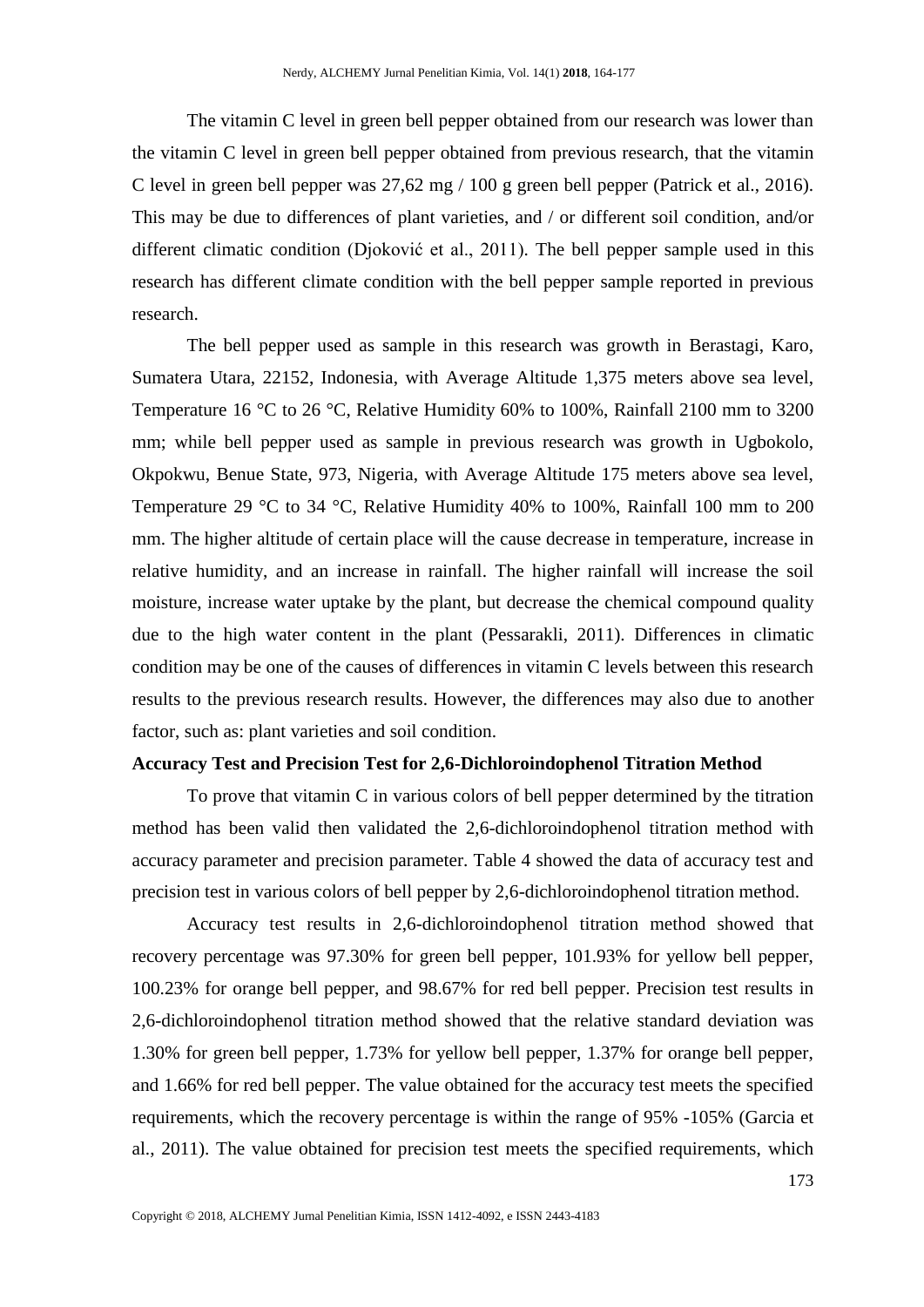the relative standard deviation is not more than 5% (Huber, 2007). These results indicate that the method of analysis by 2,6-dichloroindophenol titration method for the determination of vitamin C levels in various colors of bell pepper has good accuracy and precision.

|                |                                              | <b>Recovery Percentage (%)</b> |                    |                    |                    |  |
|----------------|----------------------------------------------|--------------------------------|--------------------|--------------------|--------------------|--|
| <b>Number</b>  | Range                                        | <b>Green</b>                   | <b>Yellow</b>      | Orange             | <b>Red</b>         |  |
|                |                                              | <b>Bell Pepper</b>             | <b>Bell Pepper</b> | <b>Bell Pepper</b> | <b>Bell Pepper</b> |  |
| $\mathbf{1}$   | 50%                                          | 95.54                          | 100.26             | 98.22              | 96.58              |  |
| $\overline{2}$ |                                              | 96.66                          | 99.05              | 98.56              | 97.39              |  |
| 3              |                                              | 95.89                          | 100.79             | 98.93              | 96.16              |  |
| 4              |                                              | 95.77                          | 99.33              | 98.82              | 96.22              |  |
| 5              |                                              | 95.95                          | 100.44             | 98.75              | 96.92              |  |
| 6              |                                              | 95.45                          | 99.87              | 98.32              | 97.23              |  |
| $\overline{7}$ |                                              | 96.88                          | 102.44             | 100.33             | 98.88              |  |
| 8              | 100%                                         | 97.03                          | 101.32             | 100.88             | 99.05              |  |
| 9              |                                              | 97.81                          | 101.92             | 99.78              | 98.23              |  |
| 10             |                                              | 96.95                          | 102.21             | 100.65             | 99.02              |  |
| 11             |                                              | 97.55                          | 101.84             | 100.49             | 98.65              |  |
| 12             |                                              | 97.47                          | 101.39             | 99.87              | 98.47              |  |
| 13             |                                              | 98.12                          | 104.25             | 102.05             | 100.12             |  |
| 14             |                                              | 99.27                          | 104.37             | 101.76             | 100.35             |  |
| 15             | 150%                                         | 98.69                          | 103.32             | 101.29             | 101.02             |  |
| 16             |                                              | 98.55                          | 103.77             | 101.83             | 100.97             |  |
| 17             |                                              | 99.07                          | 104.01             | 102.02             | 100.23             |  |
| 18             |                                              | 98.76                          | 104.21             | 101.64             | 100.49             |  |
| Average        |                                              | 97.30                          | 101.93             | 100.23             | 98.67              |  |
|                | <b>Standard Deviation</b>                    | 0.0126                         | 0.0176             | 0.0137             | 0.0164             |  |
|                | <b>Relative Standard</b><br><b>Deviation</b> | 1.30                           | 1.73               | 1.37               | 1.66               |  |

**Table 4.** Data of accuracy test and precision test in various colors of bell pepper by 2,6 dichloroindophenol titration method

### **CONCLUSIONS**

Vitamin C levels in various colors of bell pepper can be determined by the titration method with metaphosphoric acid as the vitamin C oxidizing inhibitor and 2,6 dichloroindophenol as the standard solution. The highest level of vitamin C is found in yellow bell pepper. The lowest level of vitamin C is found in the green bell pepper. Levels of vitamin C contained in green bell pepper, yellow bell pepper, orange bell pepper and red bell pepper respectively was 16,52 mg vitamin C per 100 g green bell pepper, 159,61 mg vitamin C per 100 g yellow bell pepper, 121.38 mg vitamin C per 100 g orange bell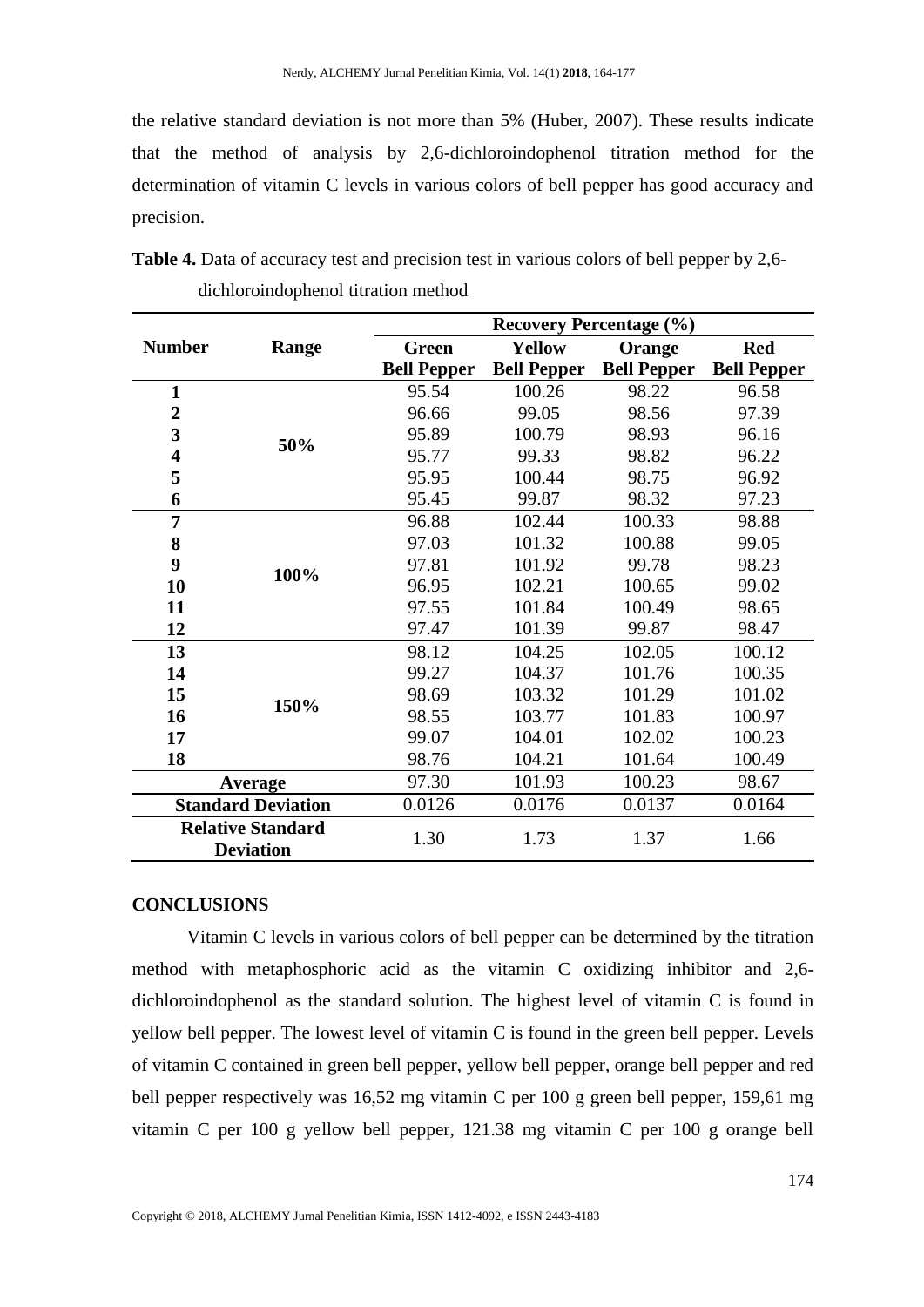pepper, and 81.19 mg vitamin C per 100 g red bell pepper. Different colors of bell pepper have significantly different vitamin C content.

## **ACKNOWLEDGEMENTS**

The authors acknowledge the financial support by Department of Pharmacy, Academy of Pharmacy Yayasan Tenaga Pembangunan Arjuna, Pintubosi, Laguboti, Toba Samosir, Sumatera Utara, 22381, Indonesia.

#### **REFERENCES**

- Al Majidi, M.I.H., and Al Qubury, H.Y. 2016. Determination of Vitamin C (Ascorbic Acid) Contents in Various Fruit and Vegetable by UV Spectrophotometry and Titration Methods. *Journal of Chemical and Pharmaceutical Sciences* 9(4), 2972- 2974.
- Bekele, D.A., and Geleta, G.S. 2015. Iodometric Determination of the Ascorbic Acid (Vitamin C) content of some Fruits consumed in Jimma Town Community in Ethiopia. *Research Journal of Chemical Sciences* 5(1), 60-63.
- Bieniasz, M., Dziedzic, E., and Kaczmarczyk, E. 2017. The Effect of Storage and Processing on Vitamin C Content in Japanese Quince Fruit. *Folia Horticulturae* 29(1), 83-93.
- Counsel, J.N. and Hornig, D.H. 1981. *Vitamin C*. London and New Jersey: Applied Science Publishers.
- Djoković, G.A., Pavlović, R., Mladenović, J., and Djurić, M. 2011. Vitamin C Content in Different Types of Lettuce Varieties. *Acta Agriculturae Serbica* 16(32), 83-89.
- El Ishaq, A., and Obirinakem, S. 2015. Effect of Temperature and Storage on Vitamin C Content in Fruits Juice. *International Journal of Chemical and Biomolecular Science* 1(2), 17-21.
- Garcia, P.L., Buffoni, E., Gomes, F.P., and Quero, J.L.V. 2011. *Analytical Method Validation, Wide Spectra of Quality Control*. Dr. Isin Akyar (Ed.). ISBN: 978-953- 307-683-6. InTech. Available from: http://www.intechopen.com/books/widespectra-of-quality-control/analytical-method-validation.
- Gazdik, Z., Zitka, O., Petrlova, J., Adam, V., Zehnalek, J., Horna, A., Reznicek, V., Beklova, M., and Kizek, R. 2008. Determination of Vitamin C (Ascorbic Acid) Using High Performance Liquid Chromatography Coupled with Electrochemical Detection. *Sensors* 8(1), 7097-7112.
- Harmita. 2004. *Method Validation Implementation Guidelines and Calculations*. Jakarta, Indonesia: Department of Pharmacy, Faculty of Mathematics and Natural Sciences, University of Indonesia.
- Horwitz, W. 2003. *Official Methods of Analysis of the Association of Official Analytical Chemists*. 17<sup>th</sup> Edition. Washington: Association of Analytical Chemists.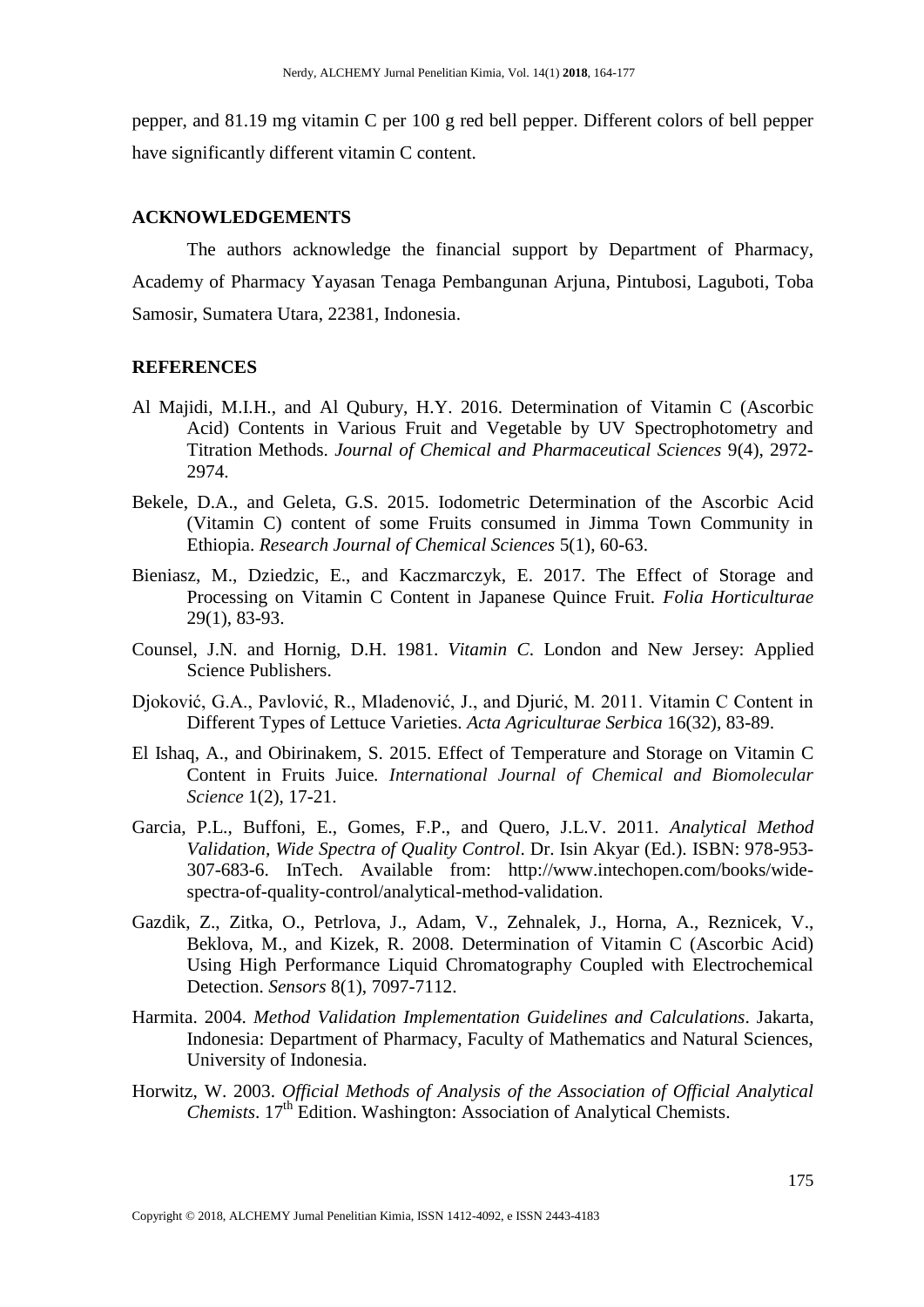- Huber, L. 2007. *Validation and Qualification in Analytical Laboratories*. New York: Interpharm Informa Healthcare.
- Hussain, M.I., Hamza, A., and Rashid, M.A. 2014. Estimation of Vitamin C in Carrot Before Cooking and After Cooking. *Journal of Food and Nutrition Sciences* 4(4), 108-112.
- Ibrahim, M.A. 2016. Effect of Different Storage Condition on pH and Vitamin C Content in Some Selected Fruit Juices (Pineapple, Pawpaw and Watermelon). *International Journal of Biochemistry Research & Review* 11(2), 1-5.
- Lee, S.K., and Kader, A.A. 2000. Preharvest and Postharvest Factors Influencing Vitamin C Content of Horticultural Crops. *Postharvest Biology and Technology* 20(1), 207- 220.
- Mateos, R.M., Jiménez, A., Román, P., Romojaro, F., Bacarizo, S., Leterrier, M., Gómez, M., Sevilla, F., del Río, L.A., Corpas, F.J., and Palma, J.M. 2013. Antioxidant Systems from Pepper (*Capsicum annuum* L.) - Involvement in the Response to Temperature Changes in Ripe Fruits. *International Journal of Molecular Sciences* 14(1), 9556-9580.
- Méndez, R.F., and Arancibia, S.R. 2015. Vitamin C in Health and Disease: Its Role in the Metabolism of Cells and Redox State in the Brain. *Frontiers in Physiology* 6(1), 397-407.
- Mendoza, C.C., Sanchez, E., Marquez, E.M., Arreola, J.P.S., and Cordova, M.A.F. 2015. Bioactive Compounds and Antioxidant Activity in Different Grafted Varieties of Bell Pepper. *Antioxidants* 4(1), 427-446.
- Moneruzzaman, K.M., Hossain, A.B.M.S., Sani, W., and Saifuddin, M. 2008. Effect of Stages of Maturity and Ripening Conditions on the Biochemical Characteristics of Tomato. *American Journal of Biochemistry and Biotechnology* 4(4), 336-344
- Muhammad, I., Ashiru, S., Ibrahim, I.D., Kanoma, A.I., Sani, I., and Garba, S. 2014. Effect of Ripening Stage on Vitamin C Content in Selected Fruits. *International Journal of Agriculture, Forestry and Fisheries* 2(3), 60-65
- Nadeem, M., Anjum, F.M., Khan, M.R., Saeed, M., and Riaz, A. 2011. Antioxidant Potential of Bell Pepper (*Capsicum annum* L.) - A Review. *Pakistan Journal of Food Sciences* 21(1-4), 45-51
- Najwa, R.F., and Azrina, A. 2017. Comparison of Vitamin C Content in Citrus Fruits by Titration and High Performance Liquid Chromatography (HPLC) Methods. *International Food Research Journal* 24(2), 726-733.
- Njoku, P.C., Ayuk, A.A., Okoye, C.V. 2011. Temperature Effects on Vitamin C Content in Citrus Fruits. *Pakistan Journal of Nutrition* 10(12), 1168-1169.
- Oyetade, O.A., Oyeleke, G.O., Adegoke, B.M., and Akintunde, A.O. 2012. Stability Studies on Ascorbic Acid (Vitamin C) From Different Sources. *IOSR Journal of Applied Chemistry* 2(4), 20-24.
- Padrón, R.A.R., Guedes, J.V.C., Swarowsky, A., Nogueira, C.U., Cerquera, R.R., and Pérez, J.C.D. 2015. Supplemental Irrigation Levels in Bell Pepper under Shade Mesh and in Open Field - Crop Coefficient, Yield, Fruit Quality and Water Productivity. *African Journal of Agricultural Research* 10(44), 4117-4125.